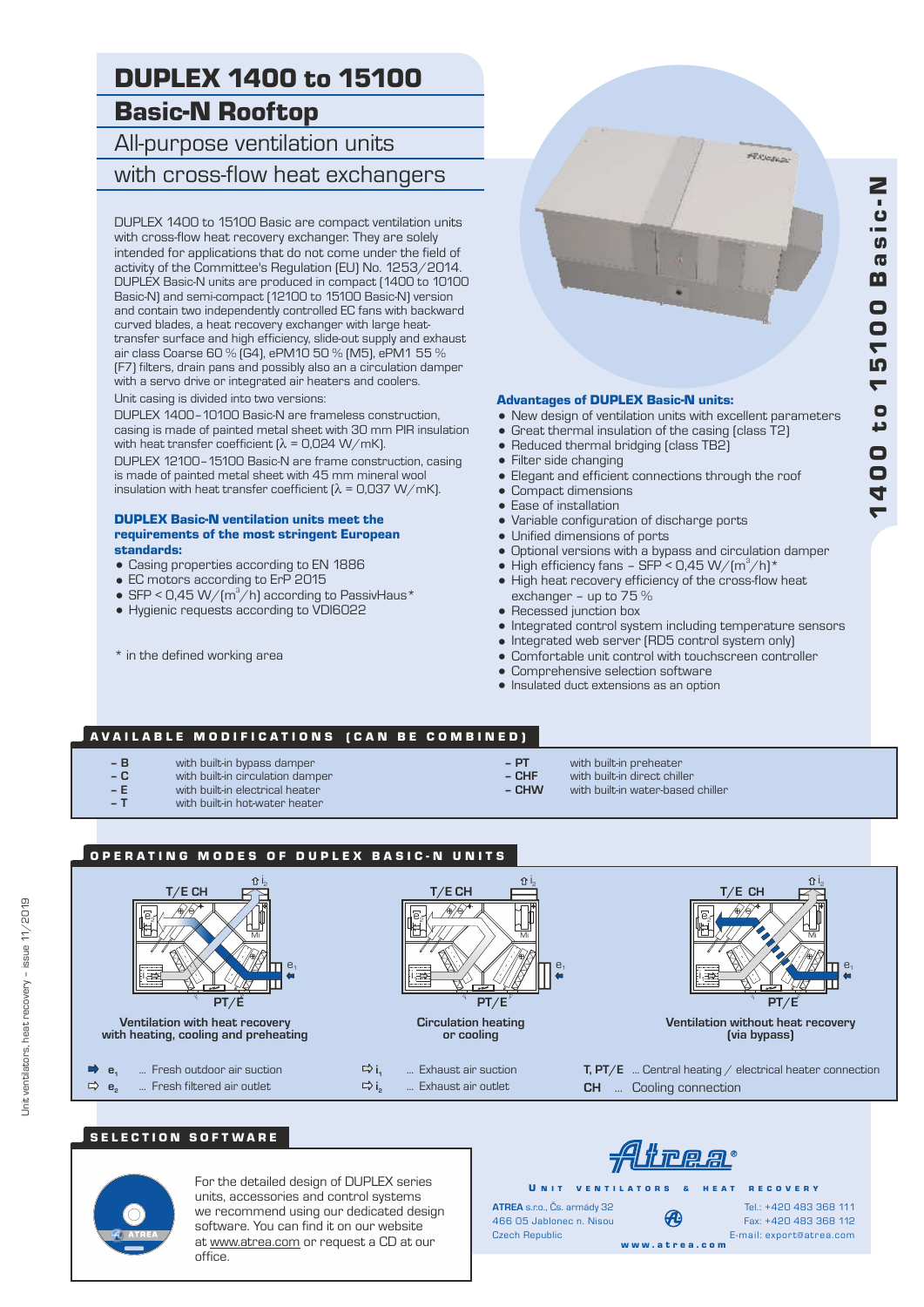# PERFORMANCE GRAPHS

## DUPLEX BASIC-N

| <b>DUPLEX Basic-N</b>                          |                          | 1400                                   | 2400    | 3 4 0 0     | 5400    | 7 100   | 8 100       | 10 100  | 12 100                   | 15 100             |
|------------------------------------------------|--------------------------|----------------------------------------|---------|-------------|---------|---------|-------------|---------|--------------------------|--------------------|
| Supply air - max. $1$                          | $m3h-1$                  | 1700                                   | 2900    | 4500        | 6 200   | 8300    | 8800        | 11 000  | 12 600                   | 16 000             |
| Extraction air - max. $1$                      | $m^3h^1$                 | 680                                    | 2700    | 4400        | 6000    | 7900    | 8700        | 10700   | 12 550                   | 15950              |
| Heat recovery efficiency <sup>2)</sup>         | $\%$                     | up to 75 %                             |         |             |         |         |             |         |                          |                    |
| Number of versions and positions               | $\overline{\phantom{0}}$ | see table "Mounting positions", page 4 |         |             |         |         |             |         |                          |                    |
| Weight <sup>3)</sup>                           | kg                       | 270-330                                | 280-340 | $340 - 410$ | 400-470 | 450-550 | $510 - 620$ | 620-740 |                          | 300-1430 1520-1700 |
| Max. power input                               | kW                       | 0.6                                    | 1,2     | 2,7         | 4,8     | 6,5     | 7.7         | 10      | 10,5                     | 12,3               |
| Voltage                                        | V                        | 230                                    |         |             |         |         | 400         |         |                          |                    |
| Frequency                                      | Hz                       |                                        |         |             |         | 50      |             |         |                          |                    |
| Revolutions - max.                             | min <sup>1</sup>         | 3400                                   | 2920    | 3000        | 2970    | 2700    | 2800        | 2570    | 2 1 3 0                  | 860                |
| Heating output $E$ low – max. $5$              | kW                       | 2.1                                    | 2.1     | 4.2         | 7.2     | 7.2     | 9.9         | 9.9     | $\overline{\phantom{0}}$ |                    |
| Heating output $E$ high – max. $5$             | kW                       | 4.2                                    | 4.2     | 8.4         | 10.8    | 12.6    | 14.7        | 14.7    | $\overline{\phantom{0}}$ | $\qquad \qquad -$  |
| Heating output $T - \text{max.}$ <sup>4)</sup> | kW                       | 20                                     | 27      | 34          | 51      | 64      | 76          | 94      | 104                      | 110                |
| Cooling output CHW - max. 4)                   | kW                       | 12                                     | 18      | 25          | 35      | 51      | 60          | 68      | 77                       | 85                 |
| Cooling output CHF - max. 4)                   | kW                       | 11                                     | 15      | 18          | 31      | 48      | 58          | 65      | 74                       | 82                 |

 $\sqrt{1}$  Maximum flow rate through units at zero external pressure <sup>2)</sup> According to air volume

<sup>1</sup> Depending on equipment

<sup>4)</sup> Depending on register type, liquid and flow rates<br><sup>5)</sup> For detailed information please use our DUPLEX selection software.

#### P E R F O R M A N C E S U M M A R Y



### HE AT RECOVERY EFFICIENCY



# HE A TING AND COOLING PERFORMANCES

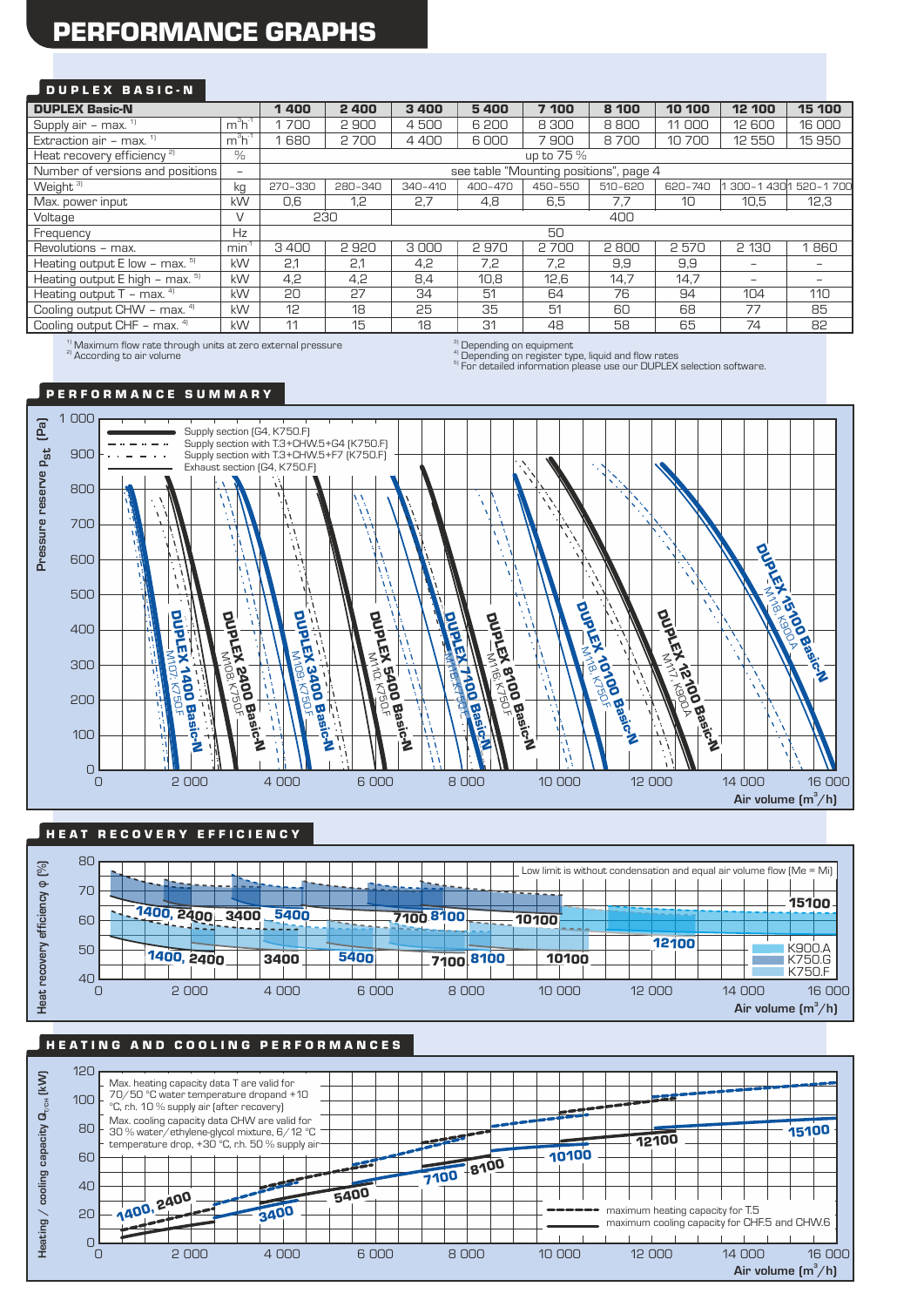# DIMENSIONS



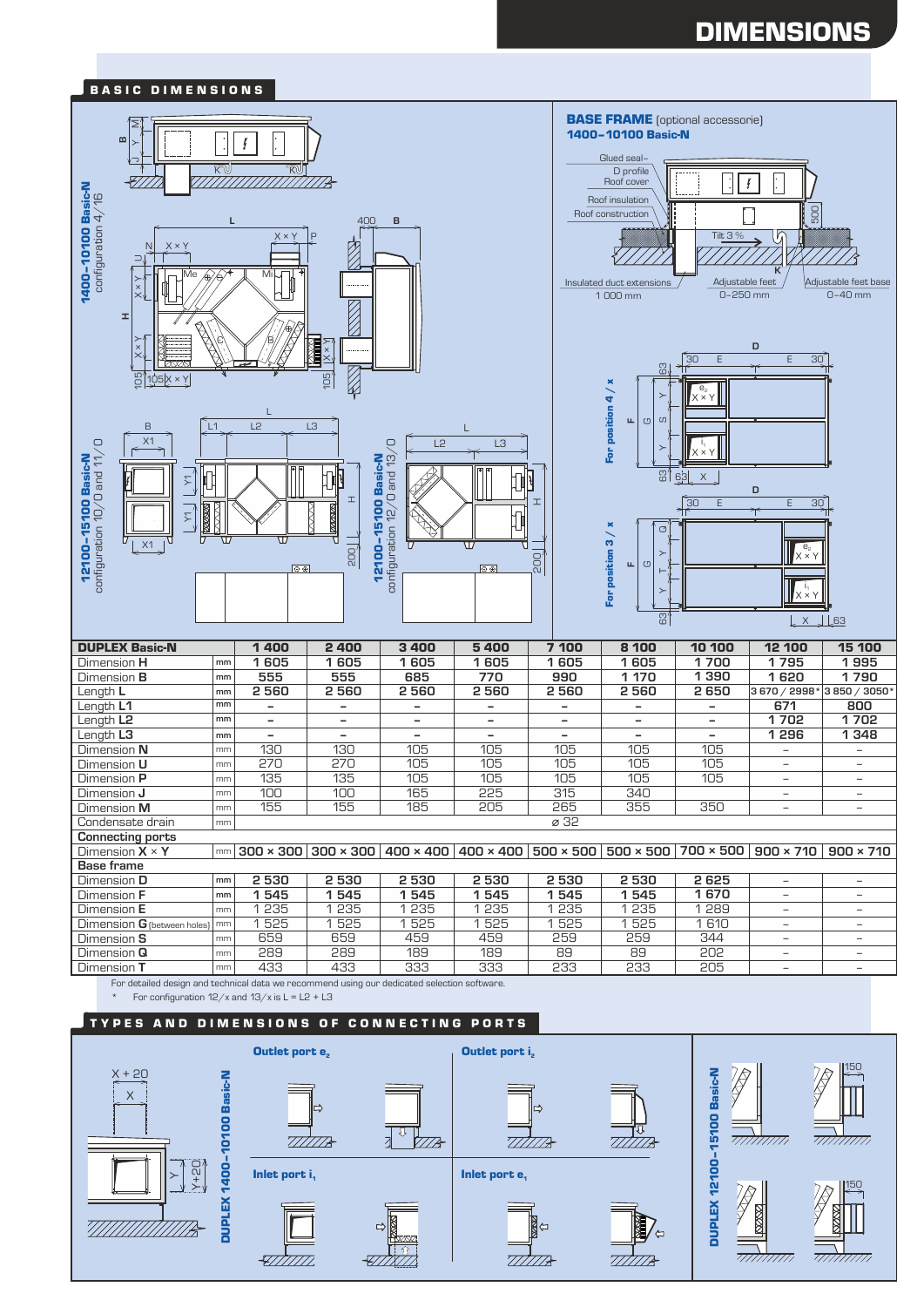# INSTALLATION VERSIONS AND CONNECTING PORTS

DUPLEX 1400 to 15100 Basic-N units are available in a range of versions to facilitate their installation on the roof (outside). Rooftop units enable to go through the roof which is an excellent solution that saves material and labour costs in ducting and also

significantly saves the energy lost DUPLEX units are characterised by a wide range of accessories – the ports may be optionally fitted with flexible flanges, duct extensions or special hoods if required.

# MOUNTING POSITIONS

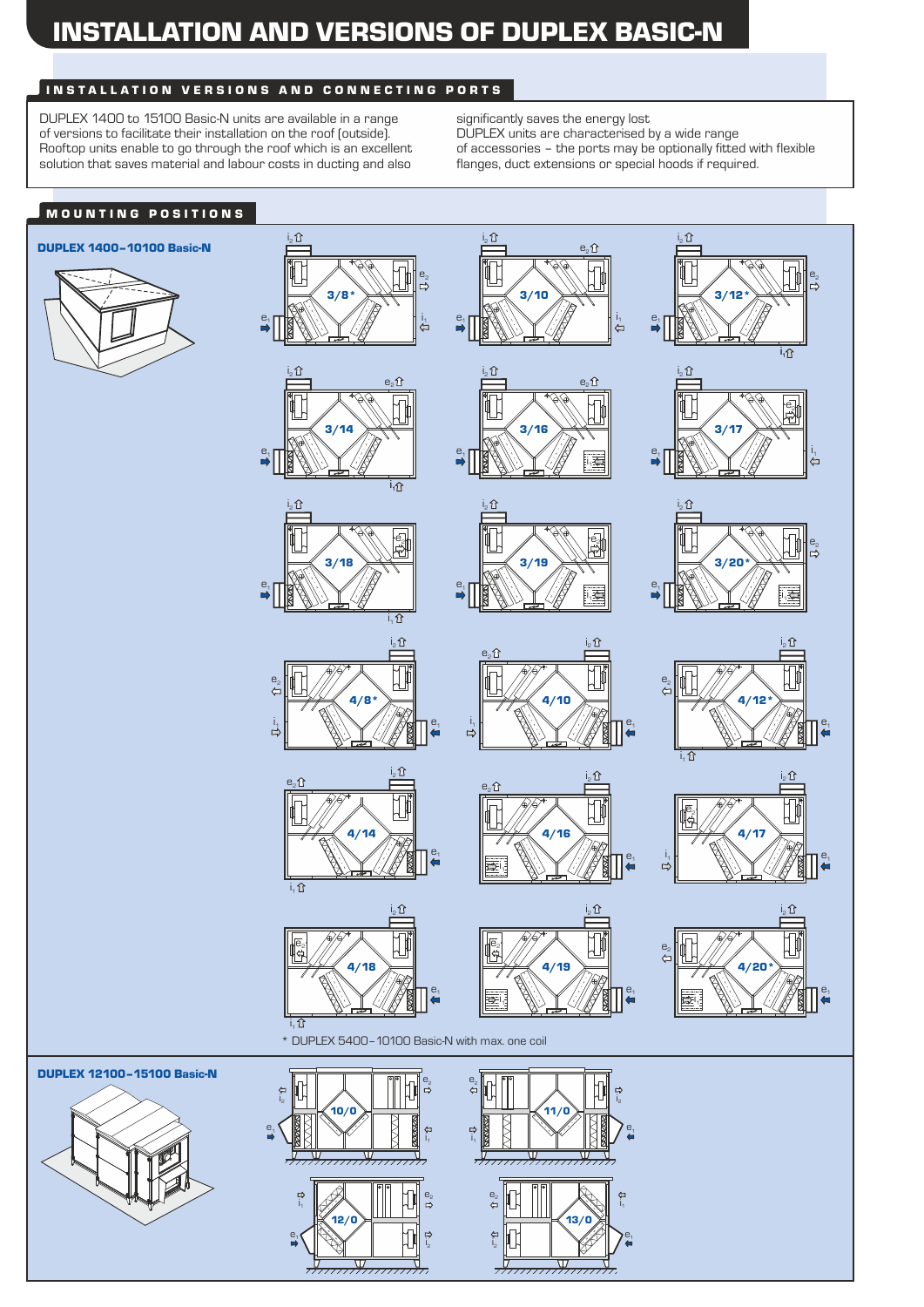# HANDLING SPACE

# MOUNTING POSITIONS - CONNECTIONS THROUGH THE ROOF





### HANDLING SPACE

DUPLEX units must be installed with the prescribed handling space around the unit in mind.

Below the unit at least 150 mm must be left to install the DN 32



condensate drain line. This line must run through a U-bend at least 150 mm high into a sewer. Handling space in front of the unit must be maintained for replacing filters.





|                      | <b>Working point</b>                      | <b>Acoustic power L. [dB(A)]</b> |          |                       |           |      | <b>Acoustic pressure <math>L_{p1}</math> [dB(A)]</b> |  |
|----------------------|-------------------------------------------|----------------------------------|----------|-----------------------|-----------|------|------------------------------------------------------|--|
| Type                 |                                           | inlet e.                         | inlet i. | outlet e <sub>2</sub> | outlet is | unit | at distance of 3 m                                   |  |
| DUPLEX 1400 Basic-N  | $1000 \text{ m}^3/\text{h}$ [200 Pa]      | 45                               | 44       | 75                    | 73        | 61   | 40                                                   |  |
| DUPLEX 2400 Basic-N  | $2000 \,\mathrm{m}^3/\mathrm{h}$ (200 Pa) | 62                               | 57       | 87                    | 89        | 71   | 51                                                   |  |
| DUPLEX 3400 Basic-N  | $3000 \text{ m}^3/\text{h}$ (200 Pa)      | 68                               | 65       | 82                    | 86        | 71   | 50                                                   |  |
| DUPLEX 5400 Basic-N  | $4500 \text{ m}^3/\text{h}$ (200 Pa)      | 72                               | 68       | 90                    | 84        | 72   | 52                                                   |  |
| DUPLEX 7100 Basic-N  | 6 000 $\text{m}^3/\text{h}$ (200 Pa)      | 71                               | 73       | 90                    | 87        | 72   | 51                                                   |  |
| DUPLEX 8100 Basic-N  | 7 500 m <sup>3</sup> /h (200 Pa)          | 78                               | 79       | .91                   | 92        | 78   | 58                                                   |  |
| DUPLEX 10100 Basic-N | $9500 \text{ m}^3/\text{h}$ (200 Pa)      | 84                               | 80       | 91                    | 95        | 66   | 46                                                   |  |
| DUPLEX 12100 Basic-N | 11 000m <sup>3</sup> /h (200 Pa)          | 70                               | 71       | 92                    | 93        | 70   | 50                                                   |  |
| DUPLEX 15100 Basic-N | 14 000m <sup>3</sup> /h (200 Pa)          | 70                               | 68       | 91                    | 94        | 65   | 45                                                   |  |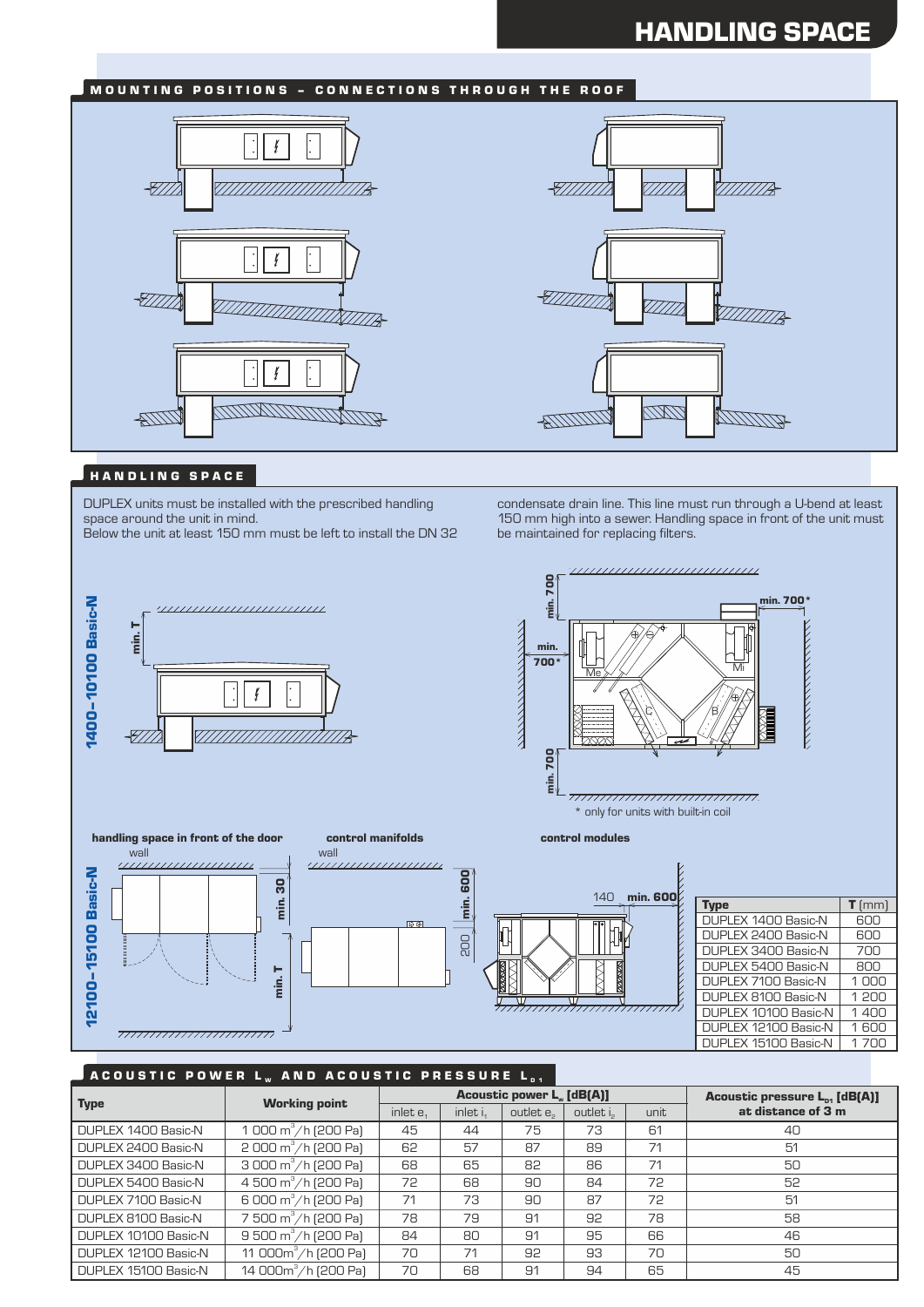# DUPLEX BASIC-N - BASIC UNIT



#### **Basic configuration DUPLEX 1400–10100 Basic-N**

The compact unit consists of supply and exhaust centrifugal fans with electric motors in anti-vibration mounting, removable crossflow air-to-air heat recovery core assembled from thin plastic plates, removable Coarse 60 % (G4), ePM10 50 % (M5) or ePM1 55 % (F7) supply and exhaust air filters, and a condensate pan with DN 32 flexible hose. Top doors enable easy access to all built-in components. Front doors for easy filters changing and control system access.

**DUPLEX 12100–15100 Basic-N**

The unit consists of 3 separate sections:

1 – supply free-wheel fan with electric motors in anti-vibration mounting, removable supply filter Coarse 60 % (G4), ePM10 50 % (M5) or ePM1 55 % (F7)

2 – cross-flow heat recovery exchanger with an electric motor, a belt pulley and a belt

3 – exhaust free-wheel fan with electric motors in anti-vibration mounting, removable exhaust filter Coarse 60 % (G4), ePM10 50 % (M5) or ePM1 55 % (F7)

A front door enables easy access to all built-in components and filters.



#### Fans

All units are equipped with high-efficiency fans (ebm-papst and Ziehl Abegg) with free-running impellers and backward curved blades. Whole range of DUPLEX 1400 to 15100 Basic-N fans meets the requirements of the European directive ErP 2015.



#### Heat recovery exchanger

For every DUPLEX 1400–10100 Basic-N unit size are two heat recovery exchanger types available (K750.F and K750.G), that differs in heat recovery efficiency and pressure loss, for DUPLEX 12100 and 15100 Basic-N units is available single type K900.A.

# DUPLEX BASIC-N - MODIFICATION DESCRIPTION



# By -pass ( "B" )

By-pass of the plate heat recovery core on supply air side. By-pass consists of an opposed-blade damper and an actuator. It is fitted next to the recovery core inside the unit; it does not increase size of the unit. The standard actuator is BELIMO 24 V; other types are available upon request.



#### Mixing damper ("C")

The mixing damper is used to mix exhaust and supply air. Circulation valve consists of an opposed-blade damper and actuator. It is fitted next to the recovery core inside the unit, it does not increase the size of the unit. The standard actuator is BELIMO 24 V; other types are available upon request.



### Hot water heating coil ("T")

Built-in water-to-air three-row (possibly multi-row) heating coil; made of copper pipes and aluminum fins. Designed for systems up to 110 °C and 1,0 MPa. The coil is standardly equipped with flexible connection and a steam-gas capillary thermostat for freeze protection. Units in modification T (with heating coil) must be equipped with  $e_i$  supply air shutoff damper; an actuator with springreturn function is reccommended. A coil hydraulic kitfor heating capacity control of RE-TPO4 or RE-TPO3 type can be supplied with the coil upon request.



### Electric heating coil ("E")

Integrated electric heating coils consist of PTC (Positive Temperature Coefficient) cells; they are generally used to heat up supply air. By default, electric heating coils always include protective thermostats (operational as well as emergency with manual reset) and regulation module KM featuring power switching elements with so called "zero" switching function (SSR). Built-in electric heating coils are offered in the 1400–10100 Basic-N units in two power options (basic and powerful). For more information please refer to the selection software DUPLEX.



#### Direct expansion (DX) coil ("CHF")

A built-in coil made of copper pipes and aluminum fins, including a condensate pan with individual condensate drainage and a pressure switch for freeze alarm. Three- or multi-row coils with various evaporate temperature are chosen depending on capacity required, refrigerant type and air parameters. Optionally it is possible to deliver double-circuit evaporator in division 1:1 or 1:2, or completely atypical with needed capacity.



#### Chilled water cooling coil ("CHW")

A built-in coil made of copper pipes and aluminum fins, including a condensate pan with individual condensate drainage. Three- or multi-row coils are chosen depending on capacity required, cooling medium type and air parameters. The cooling coil can be equipped with the R-CHW2 or R-CHW3 hydraulic kit on request.



#### Integrated pre-heater ("PT")



Built-in water-to-air three-row heating coil; made of copper pipes and aluminum fins. Designed for systems up to 110 °C and 1,0 MPa. Non-freezing liquid must be used.

#### Me.xxx; Mi.xxx

DUPLEX xxxx Basic-N

K.750.X, K900.A

B.x

C.x

T.x



CHF.x

CHW.x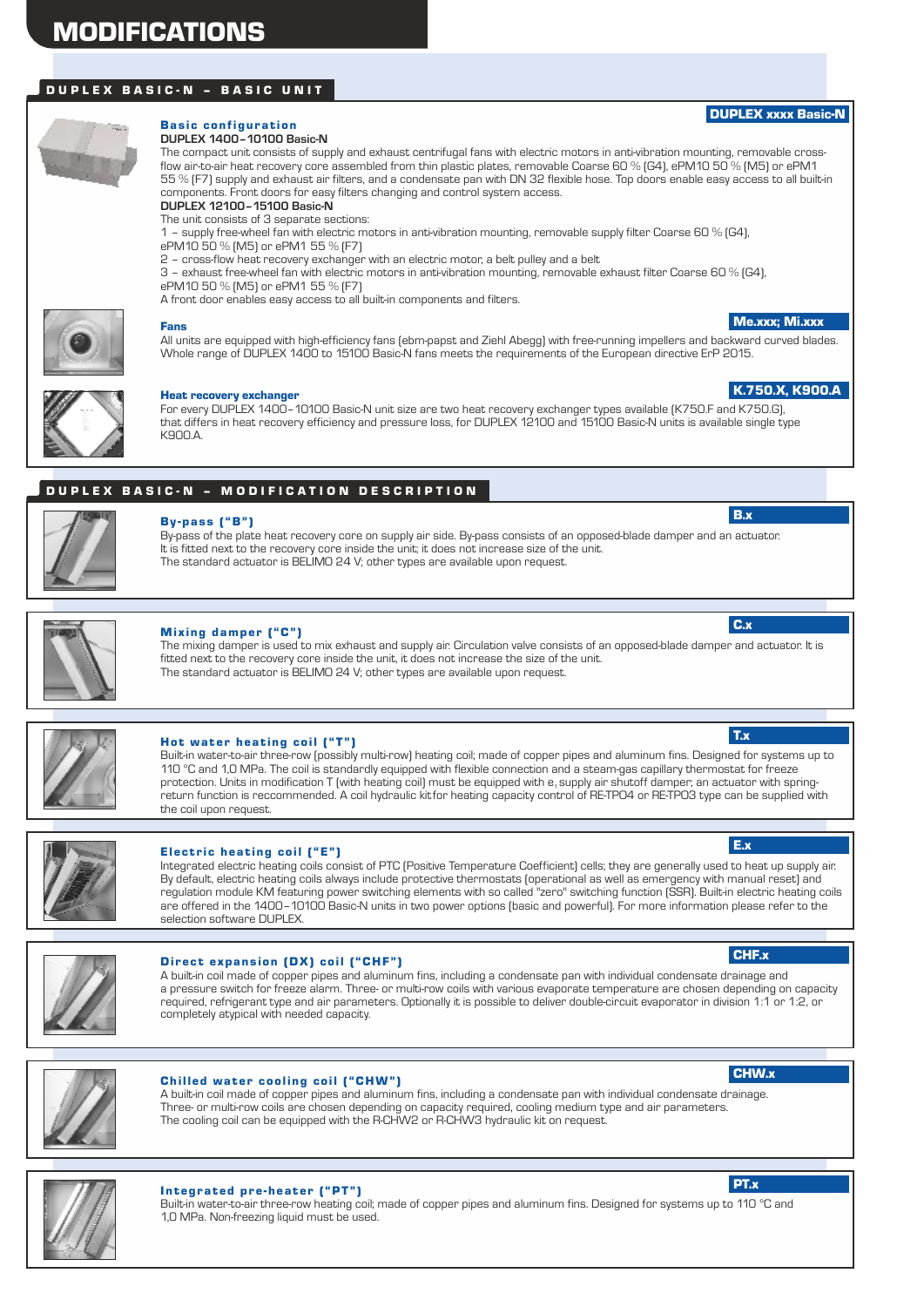# ACCESSORIES

## OTHER OPTIONAL ACCESSORIES (BASIC OVERVIEW)

#### Ke.xxx; Ki.xxx

Shutoff damper  $e_1$ ; i<sub>1</sub> Shutoff dampers standardly fitted with BELIMO actuators are located in the air inlet port. The following damper types are available: -- **fresh air damper e** – mandatory for C **<sup>1</sup>** modification (with mixing damper) and T, PT modification (with heating coil)

-- **exhaust air damper i<sup>1</sup>**

# RE-TPO.x



#### Heating coil hydraulic kit

Its function is to control heating capacity of a heating coil. It consists of a three-speed pump, two globe shutoff valves and connection pipes. Further equipment depends on the type: –**RE-TPO4** – four-way mixing valve with an actuator for digital control system

–**RE-TPO3** – three-way mixing valve with an actuator for digital control system



#### Hot water heating coil (TPO)

Separately supplied coil for installation into round duct.

It is suitable for cramped locations, where it is impossible to put the coil inside the unit, as well as for rooftop units. The coil is standardly equipment with the steamgas capillary thermostat.

#### Spare cartride filters

Constant air flow

Replacement filter cartridges in different sizes based on the unit type. Available in Coarse 60 % (G4), ePM10 50 % (M5), ePM1 55 % (F7) filtration classes.



#### CF.XXX

and pressure Manometers reading fan pressure together with controls, enables intelligent fan control of preselected airflow. This accessory assumes the unit is equipped with ATREA digital control system. Using a second manometer (optional accessory) in the supply air duct enables the user to control constant pressure in the supply duct.



#### **Tube manometers**

Accessory for filters for simple view of current pressure drop. The tube manometers are obligatory for hygienic unit design in accordance with the VDI 6022

MFF



### Fee t

The Basic-N units can be equipped with adjustable feet (alternative to base frame).



#### **Air filtration**

# Fe.xxx; Fi.xxx

All DUPLEX Basic-N units can be equipped with supply or exhaust air filtration of ePM10 50 % (M5), ePM1 55 % (F7) classes instead of standard Coarse 60 % (G4) class. Pressure drop of the filter is then 50 to 100 Pa (clean filter) depending on air flow rate, unit type and dirt accumulated.

### R-CHW.x



#### Cooling coil hydraulic kit

Its function is to control cooling capacity of a chilled-water cooling coil. It always consists of two globe shutoff valves and connection pipes. Further equipment depends on the type: **–R-CHW3** – three-way mixing valve with

- an actuator
- **–R**-**CHW2** throttling valve with an actuator for digital control system



#### Electric heating coil (EPO-V)

Separately supplied heating coil to be fitted into round or rectangular duct. Capacities and diameters can be found in respective catalogue sheets.



**connections** Ports can be equipped with flexible connections upon request.



#### Insulated duct extension

Rectangular duct extension for connection through the roof. The casing is made from sandwich panels with mineral insulation. Standard lenght is 1 m.

#### Base frame



Dismountable base frame with integrated PIR (30 mm) insulation and service doors. Standard heigh 500 mm, others on request. Available only for DUPLEX 1400–10100 Basic-N units.

#### Special hoods



Special weatherproof hoods for inlet  $[e_1]$  and outlet  $[i_2]$  ports. The hood for  $e_1$  port in combine with integrated droplet eliminator.